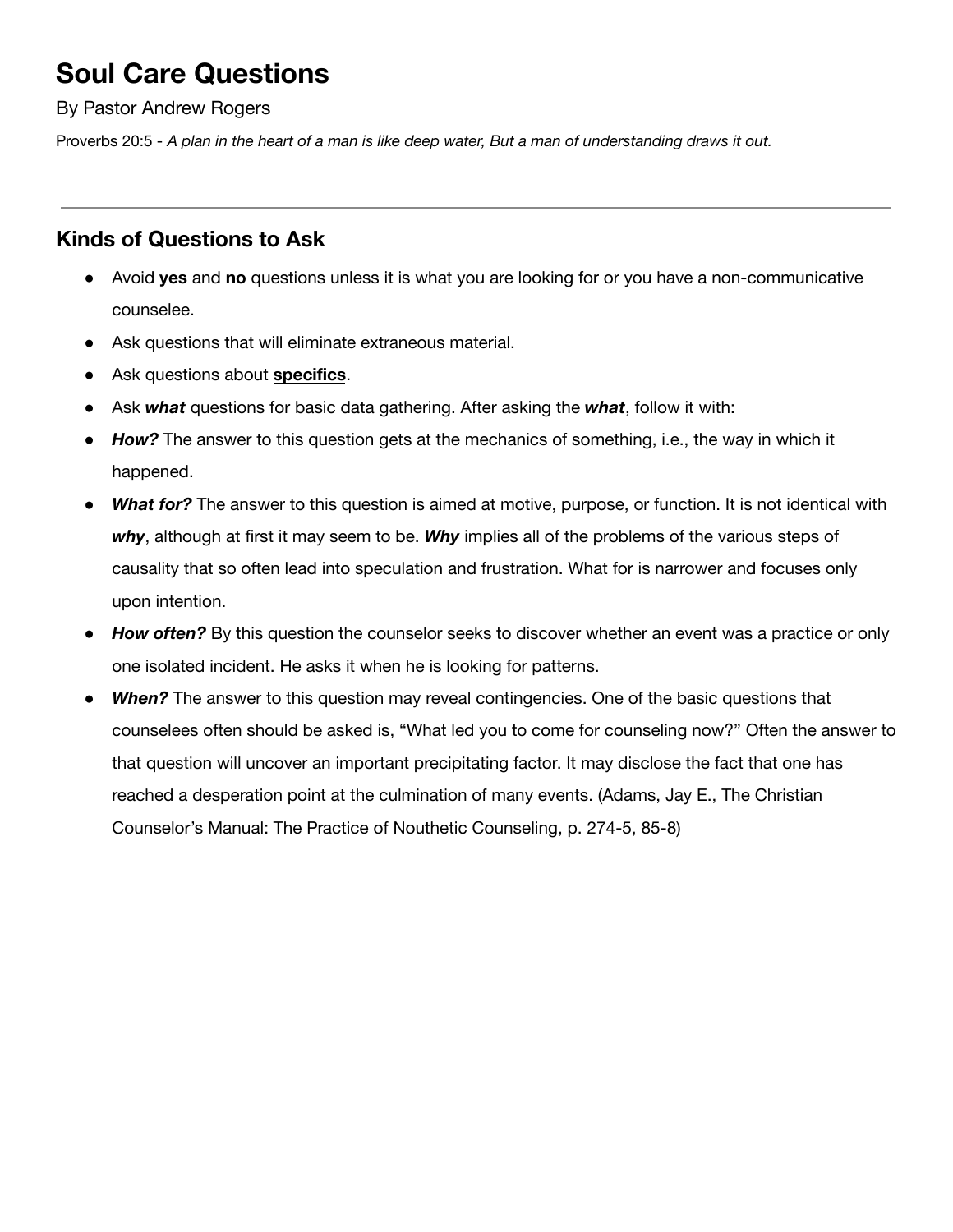## **Examples of Questions to Ask**

#### **Preliminary Questions**

- What is your problem?
- What have you done about your problem?
- Why do want to fix your problem?
- What would fixing your problem look like?
- What do you want me to do?
- What brings out the worst in you?
- What brings out the best in you?
- What were you thinking when you ...
- What do you think about most often?
- What do you talk about?

### **More Specific Questions**

- What was going on? (Tell me about the situation.)
- What were you thinking and feeling? (Heart response to situation.)
- What did you do? (Active, behavioral response to situation.)
- Why did you do it? (Motives, goals, desires that shaped the active response.)
- What was the result? (How their response affected the situation.)
- When you have a problem, what do you usually do?
- Tell me about your relationship with God: how it began, how it has developed, how important it is, where God fits into the total picture of your life or the picture of what is happening to you now, what you are doing to strengthen your relationship with God.
- When you have had problems in the past, what has helped you most in resolving them?
- What are some things you wish you could undo?
- What do/did you want, desire, seek, aim for, pursue, hope for?
- What do your fear or tend to worry about?
- When did you first begin to experience this frustration. What for is narrower and focuses only upon intention.
- How often? By this question the counselor seeks to discover whether an event was a practice or only one isolated incident. He asks it when he is looking for patterns.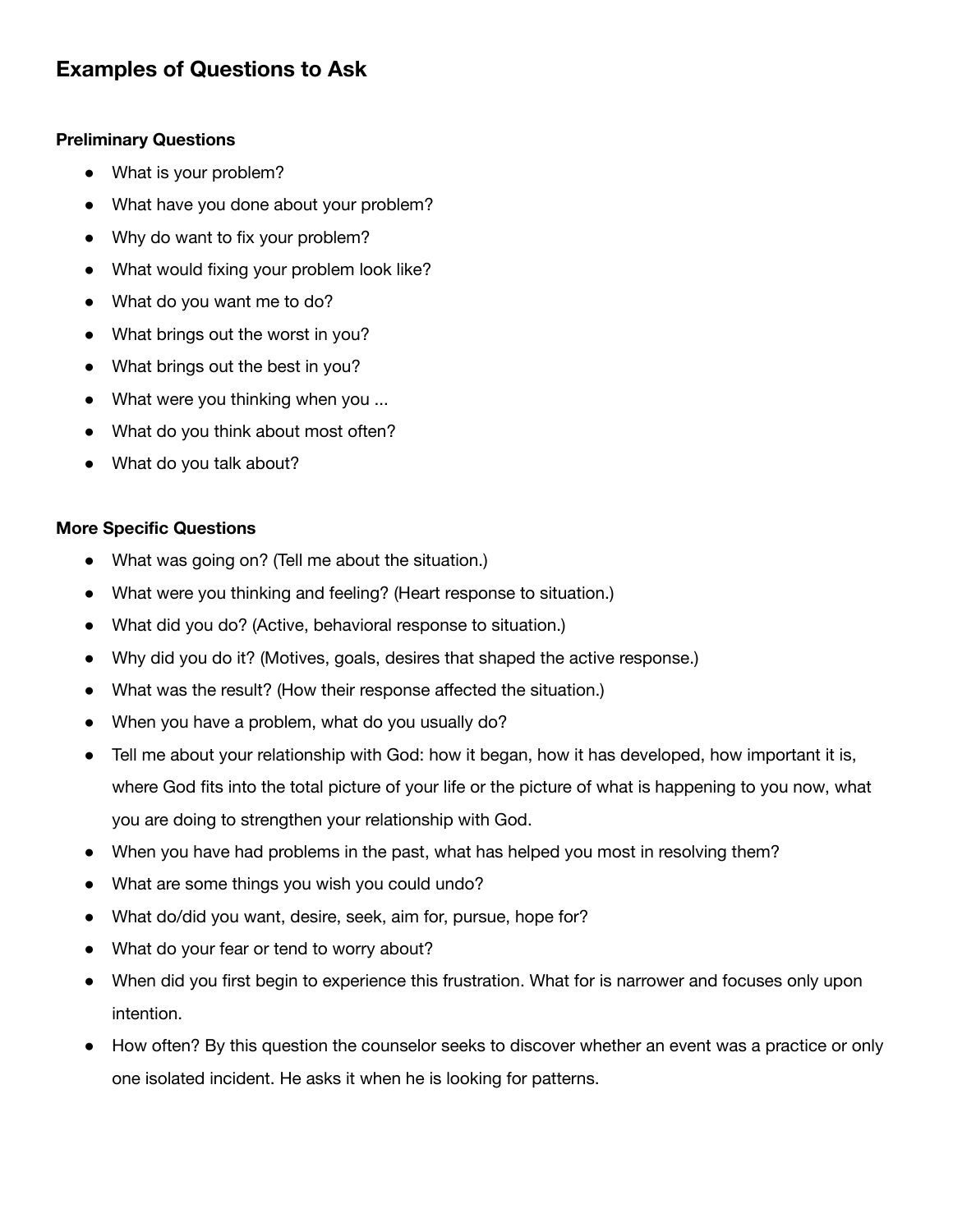- When? The answer to this question may reveal contingencies. One of the basic questions that counselees often should be asked is, "What led you to come for counseling now?" Often the answer to that question will uncover an important precipitating factor. It may disclose the fact that one has reached a desperation point at the culmination of many events. (Adams, Jay E., The Christian Counselor's Manual: The Practice of Nouthetic Counseling, p. 274-5, 85-8)
- What brings out the worst in you?
- What brings out the best in you?
- What were you thinking when you ...
- What do you think about most often?
- What do you talk about problem?

#### **Physical**

- Generally speaking, how would you describe your present and past physical health?
- Tell me about your sleep patterns.
- What is involved in the work you do?
- If you could change four things about your work, what would you change?
- Give me a description of what you do in a typical day in your life.

#### **Resources**

- Tell me about the most important persons in your life, and why they are so important to you.
- Share with me the relationships in your life that give you the most joy; the most sadness or heartache.
- When you have a problem, what do you usually do?
- Tell me about the persons in your life with whom you feel comfortable sharing your private thoughts and feelings?
- Tell me about your relationship with God: how it began, how it has developed, how important it is, where God fits into the total picture of your life or the picture of what is happening to you now, what you are doing to strengthen your relationship with God.
- Describe what your church means to you.
- When you have had problems in the past, what has helped you most in resolving them?
- What are some of your greatest resources, strengths; greatest deficiencies/weaknesses?
- What are your Bible reading and prayer practices?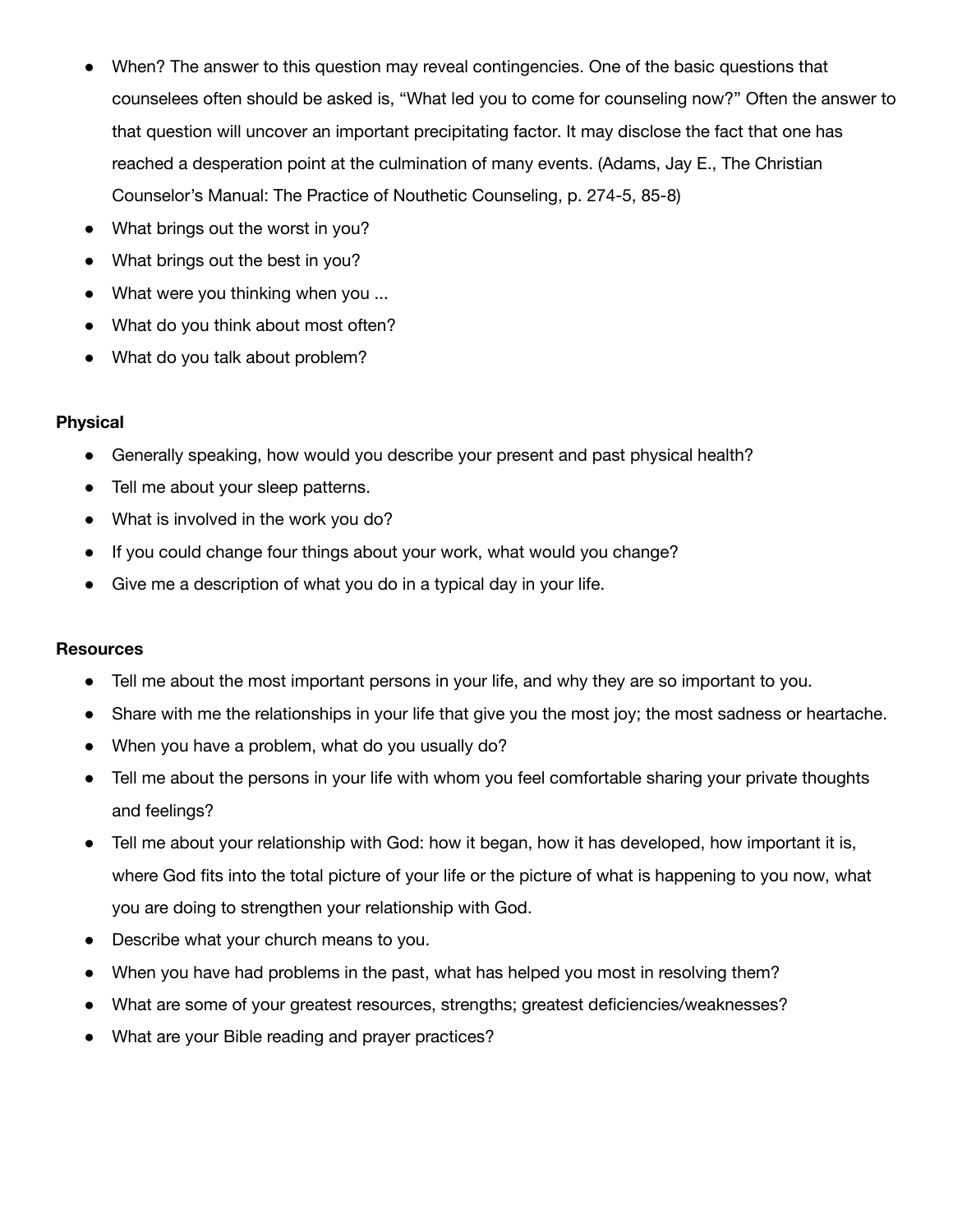#### **Emotions**

- What are some emotions that you frequently experience?
- How do others see you emotionally?
- If you were able to change anything about yourself emotionally, what would you want to change?
- Give me a few examples of times when you were extremely... (angry, happy, sad).
- How do you feel about what is happening in your life right now?
- If I had tape-recorded what you have just said and played it back to you, what emotions would you hear?

#### **Actions**

- As you look back over your life, what are some of the things you have done that were worthwhile?
- What are some of the things you wish you could undo?
- As you look at your life right now, what are some of the things you think you are doing that are right? that are wrong?
- Tell me some of the ways you see yourself growing as a Christian.
- Tell me some of the ways you could improve as a Christian; in your relationship with Christ; as a testimony for Christ.
- Tell me how you have helped other people; been a hindrance to other people.
- When you think of the Ten Commandments, which ones do you have the greatest problem with?

#### **Concepts**

- What do you see as your most pressing problem?
- Do you have any idea why the problem has become so severe?
- What do you think about the way you have been handling the problem?
- What does all of this tell you about yourself?
- Do you have any idea why criticism is so hard for you to handle?
- If I had a tape recorder and could record your thoughts at this moment, what would I hear?
- What happens inside your head when I give you a suggestion about handling a problem?
- What do/did you want, desire, seek, aim for, pursue, hope for?
- What are your goals, expectations, or intentions?
- Where do you look for security, meaning, happiness, fulfillment, joy, or comfort?
- What do you fear most? What do you tend to avoid?
- What would make you happy?
- What brings out the worst or best in you?